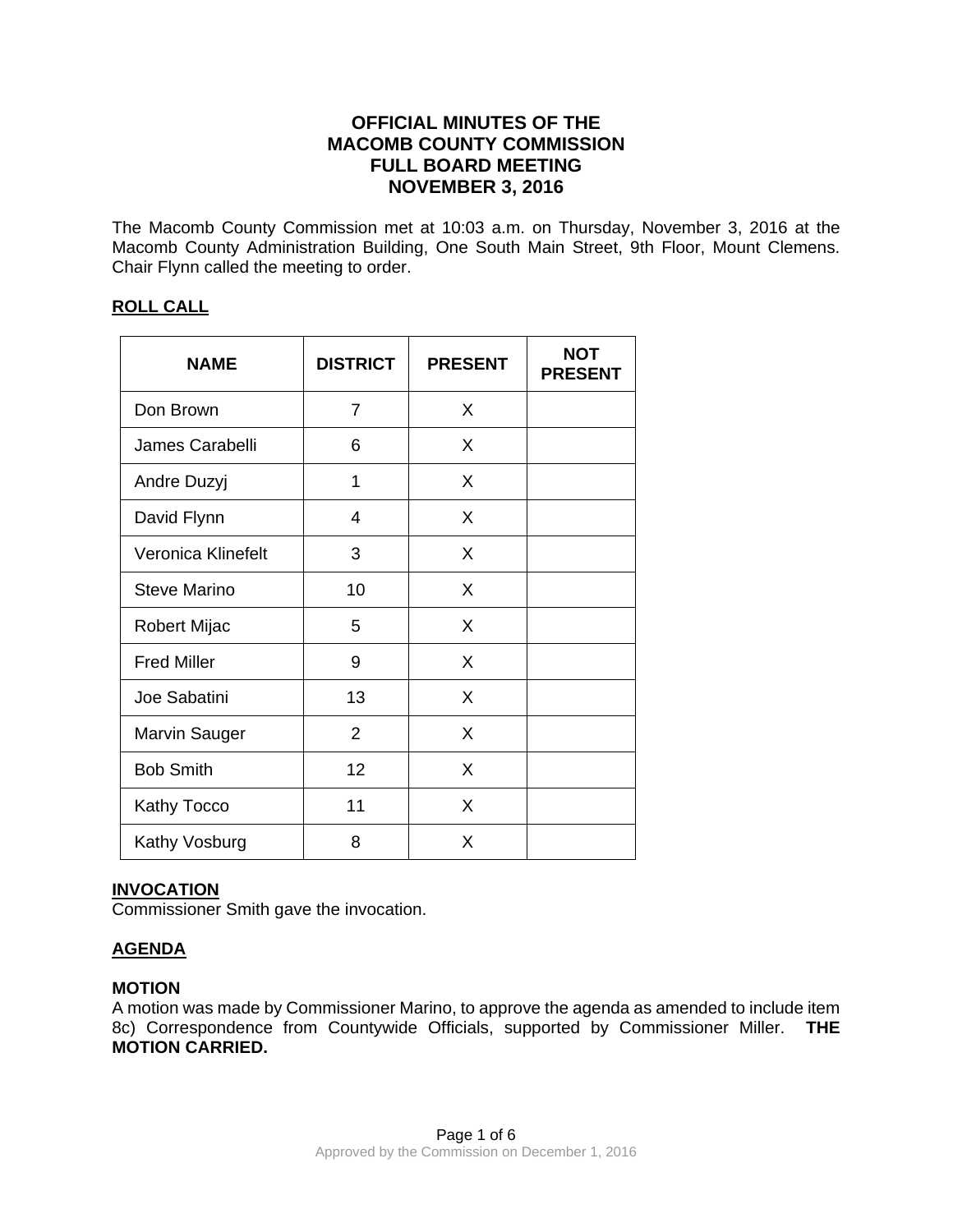### **MINUTES**

#### **MOTION**

A motion was made by Commissioner Sauger, to approve the minutes dated October 13, 2016, supported by Commissioner Tocco. **THE MOTION CARRIED.** 

### **PUBLIC PARTICIPATION**

Joseph Hunt, 8306 Stanley, Warren Karen Spranger, 7520 Hudson, Warren

### **CORRESPONDENCE FROM EXECUTIVE AND COUNTYWIDE OFFICIALS**

- a) Department of Public Works Legal Expenses
- b) Department of Public Works Legal Expenses (2)

#### **MOTION**

- **R16-224** A motion was made by Commissioner Klinefelt, to receive and file Correspondence from the Executive, supported by Commissioner Marino. **THE MOTION CARRIED.** 
	- c) Memo from Public Works Commissioner

#### **MOTION**

**R16-225** A motion was made by Commissioner Marino, to receive and file the memo from Public Works Commissioner, supported by Commissioner Sabatini. **THE MOTION CARRIED.** 

## **APPOINTMENTS**

Executive Appointments with Board Concur:

a) Director of Office of Senior Services

#### **MOTION**

- **R16-226** A motion was made by Commissioner Duzyj, to concur in the appointment of Kristie King as Director of Office of Senior Services, supported by Commissioner Tocco. **THE MOTION CARRIED.**
- b) Director of Department of Roads

#### **MOTION**

**R16-227** A motion was made by Commissioner Carabelli, to concur in the appointment of Bryan A. Santo as Director of Department of Roads, supported by Commissioner Brown **THE MOTION CARRIED.**

#### **GOVERNMENT OPERATIONS COMMITTEE – November 1**

No report.

#### **INFRASTRUCTURE AND ECONOMIC DEVELOPMENT COMMITTEE – November 1**  No report.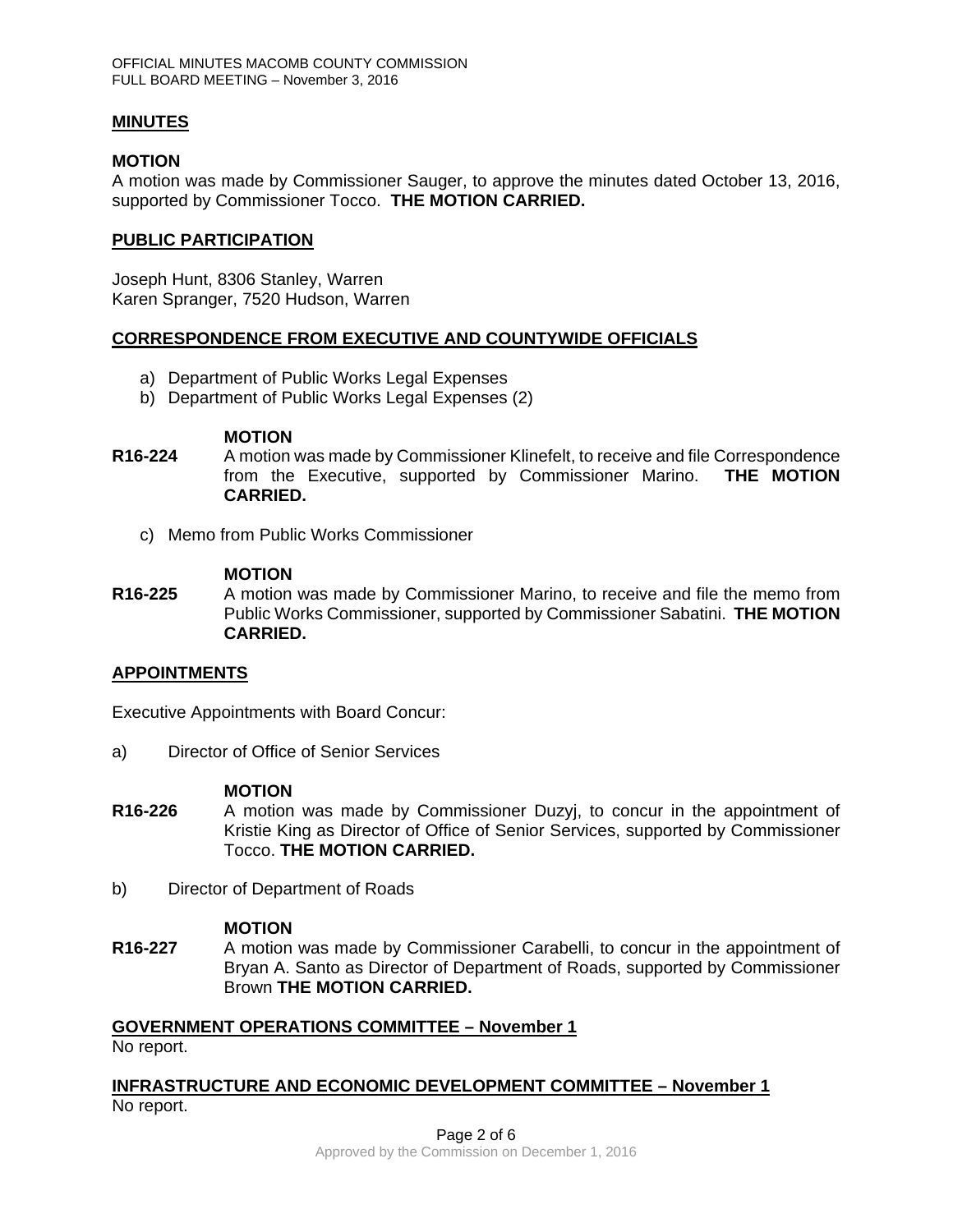#### **JUSTICE AND PUBLIC SAFETY COMMITTEE – November 2**  No report.

#### **HEALTH AND HUMAN SERVICES COMMITTEE – November 2**  No report.

## **FINANCE COMMITTEE – November 3**

The reading of the recommendations from the Finance Committee meeting was waived and a motion was made by Commissioner Miller, supported by Commissioner Brown, to adopt the committee recommendations.

Commissioner Sabatini asked to separate item #1. There were no objections.

- **R16-228** Approve the Deficit Elimination Plan for the Child Care and Communications Center Funds; further, a copy of this Board of Commissioners' action is directed to be delivered forthwith to the office of the County Executive.
- **R16-229** Approve a budget amendment to increase supplies and services in the Human Resources and Labor Relations Department in the amount of \$40,000 with a corresponding increase in utilization of fund balance; further, this budget action addresses budgetary issues only. It does not constitute the Commission's approval of any County contract. If a contract requires Commission approval under the County's Contracting Policy or the County's Procurement Ordinance, such approval must be sought separately; further, a copy of this Board of Commissioners' action is directed to be delivered forthwith to the office of the County Executive.
- **R16-230** Approve the purchase of one Gradall XL41 00 IV from AIS Construction Equipment at a cost of \$377,299.82; further, a copy of this Board of Commissioners' action is directed to be delivered forthwith to the office of the County Executive.
- **R16-231** Approve the award of bid of the Tree and Stump Removal Program and contract with A Plus Tree Service for the 2016/2017 fiscal year for the budgeted amount of up to \$120,000; further, a copy of this Board of Commissioners' action is directed to be delivered forthwith to the office of the County Executive.
- **R16-232** Approve the MDOT contract outlining scope of the project for 14 traffic signal improvements at a cost of \$1,350,000, which will be covered in full by CMAQ funding; further, a copy of this Board of Commissioners' action is directed to be delivered forthwith to the office of the County Executive.
- **R16-233** Approve the cost share agreement outlining the cost participation between Sterling Heights, Warren, and the Dept. of Roads for up to \$150,000 to retain the services of Hanka Advisor and Hubbel, Roth & Clark to assist in applying for and obtaining the TIGER, FASTLANE and DAR funding for the proposed Mound Road Improvement Project from I-696 to M-59; further, a copy of this Board of Commissioners' action is directed to be delivered forthwith to the office of the County Executive.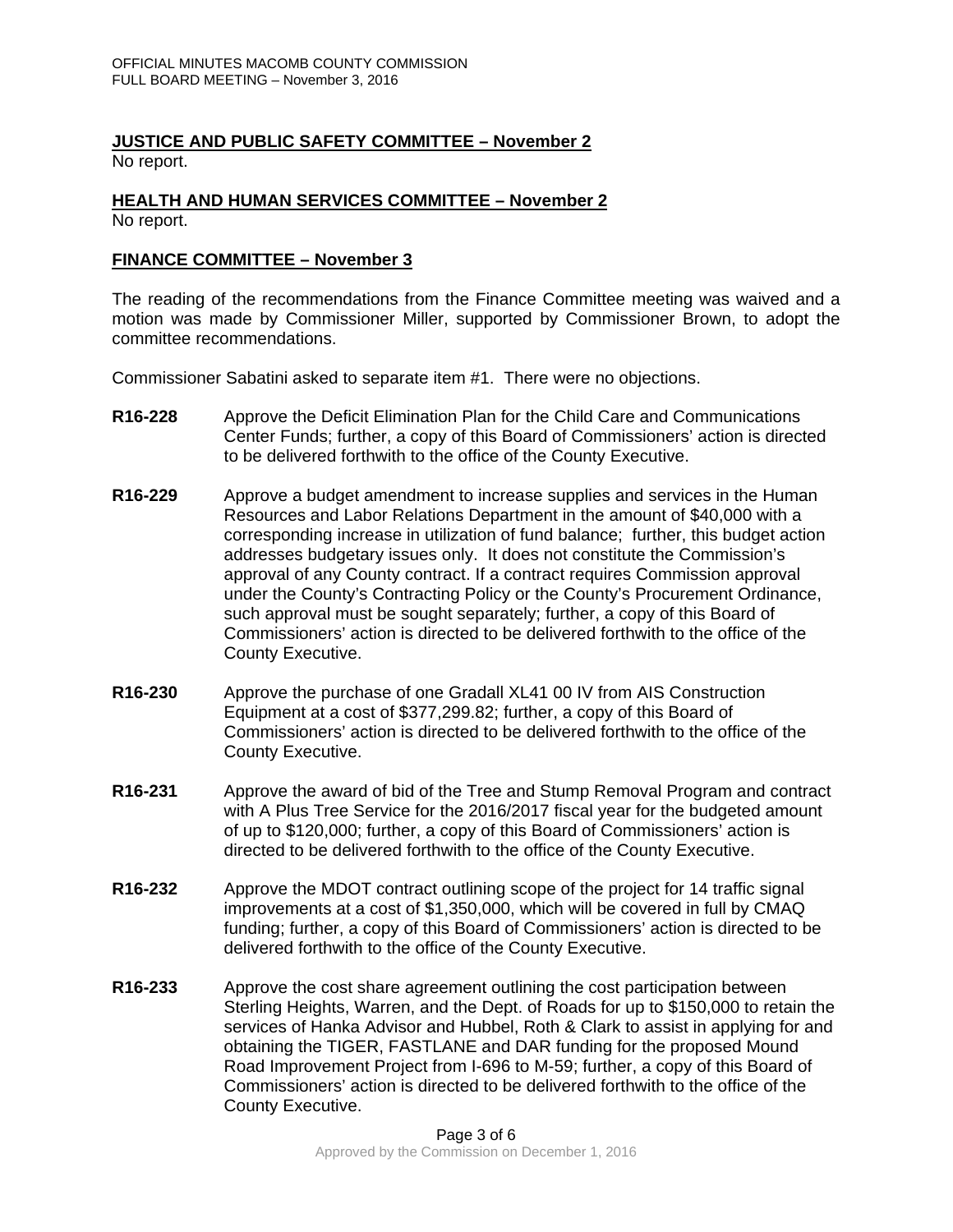- **R16-234** Approve the purchase of one Elgin Eagle Street Sweeper mounted on a 2016 Freightliner M2 Truck Chasis at the State of Michigan contract price of \$259,380; further, a copy of this Board of Commissioners' action is directed to be delivered forthwith to the office of the County Executive.
- **R16-235** Approve the standard form of agreement between the County of Macomb & Brencal Contractors in the amount of \$3,490,000 for the Macomb County Jail 2016 building renovations – "D" Block and associated areas; funding for this project is contained in the Capital Plan; further, a copy of this Board of Commissioners' action is directed to be delivered forthwith to the office of the County Executive.
- **R16-236** Approve entering into the contract with Enforcement Video, LLC (dba WatchGuard) to provide the Sheriff's Office with body worn video cameras and storage medium; the total cost is \$314,126.00; \$225,000 Is from the Sheriff's 2016 budget and the remaining \$89,126.00 is coming from the IT Department budget; further, a copy of this Board of Commissioners' action is directed to be delivered forthwith to the office of the County Executive.
- **R16-237** Approve the Sheriff's request to amend the 2016 budget for an increase in revenue and expense of \$97,460 for the purchase of a dishwasher for the jail kitchen and reimbursement from Canteen Correctional Services; further, this budget action addresses budgetary issues only. It does not constitute the Commission's approval of any County contract. If a contract requires Commission approval under the County's Contracting Policy or the County's Procurement Ordinance, such approval must be sought separately; further, a copy of this Board of Commissioners' action is directed to be delivered forthwith to the office of the County Executive.
- **R16-238** Approve the 2016 Homeland Security Grant Program Grant Agreement; further, a copy of this Board of Commissioners' action is directed to be delivered forthwith to the office of the County Executive.
- **R16-239** Contract for House Arrest Services, Inc. and Home Confinement, Inc. to provide electronic monitoring services for Juvenile Court wards; funding is in the Child Care Fund budget; further, a copy of this Board of Commissioners' action is directed to be delivered forthwith to the office of the County Executive.

## **THE MOTION CARRIED.**

#### **SEPARATED MOTION**

**R16-240** Approve the contract with Segal Waters Consulting to conduct a county-wide classification and compensation study; further, a copy of this Board of Commissioners' action is directed to be delivered forthwith to the office of the County Executive. (Record No votes Sabatini, Brown and Marino from committee).

A roll call vote was taken:

Voting yes were: Miller, Sauger, Smith, Carabelli, Duzyj, Klinefelt, Tocco and Flynn. There were 8 Yes votes. Voting no were: Marino, Sabatini and Brown. There were 3 No votes.

## **THE MOTION CARRIED.**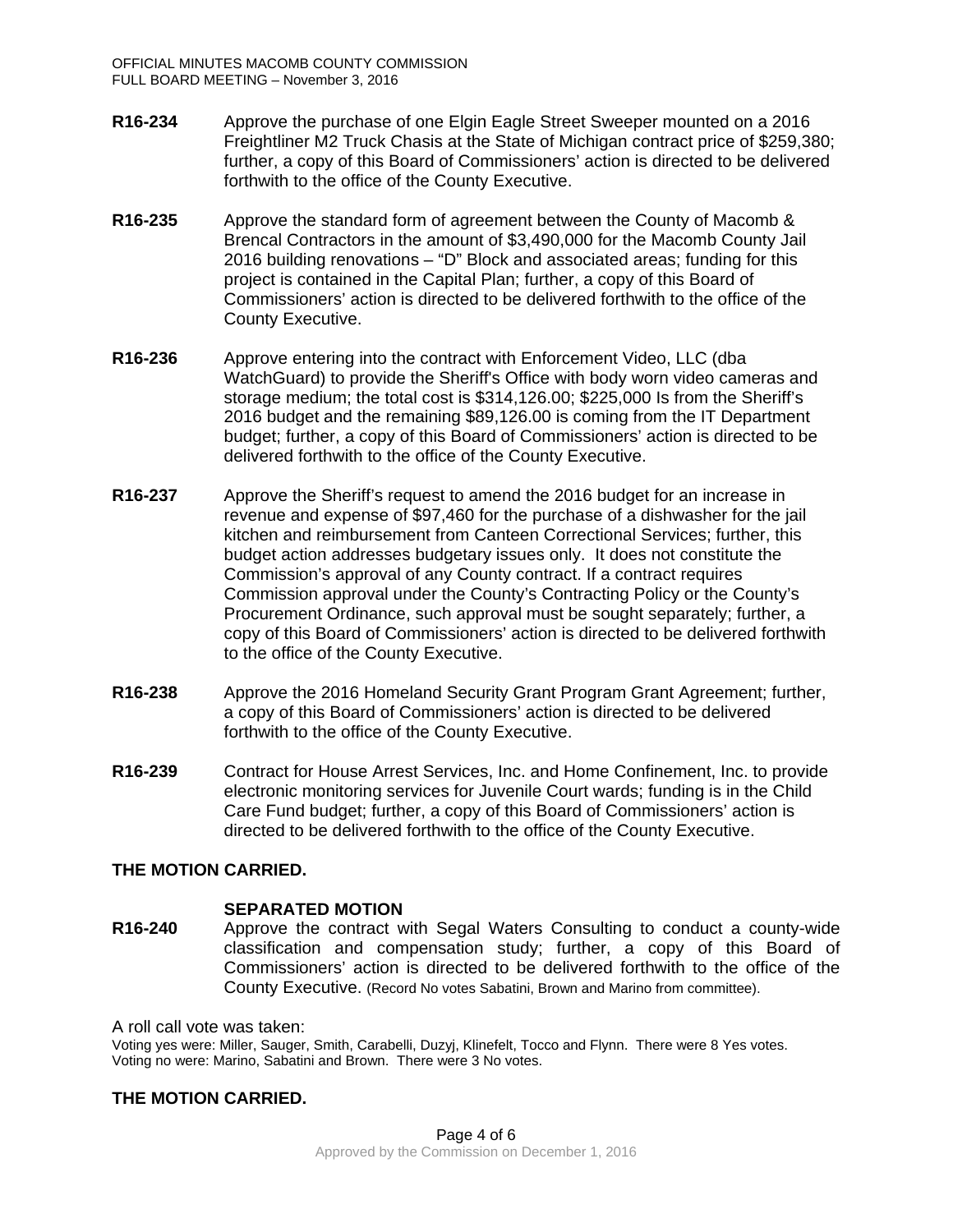### **PROCLAMATIONS**

### **MOTION**

A motion was made by Commissioner Miller to approve the Proclamations in their entirety, supported by Commissioner Marino.

- **R16-241** Commending Marion Ashen Lusardi Upon her (page 34) Retirement from the Chesterfield Township Library. (offered by Vosburg)
- **R16-242** Celebrating the 15th pastoral anniversary of Tyrone Martin of Greater Morningstar Missionary Baptist Church. (offered by Miller)

#### **THE MOTION CARRIED.**

### **DEPARTMENT BUDGET REVIEW FOLLOW-UP**

**MOTION** 

**R16-243** A motion was made by Commissioner Miller, to receive and file the department budget review follow-up, supported by Commissioner Tocco. **THE MOTION CARRIED.** 

#### **NEW BUSINESS**

Commissioner Klinefelt spoke regarding the new website and the way the agendas are posted.

Chair Flynn spoke regarding the website and indicated a Special Meeting would be held on Monday, November 14 for budget follow-up, the Retirement Commission ordinance, a possible appointment for a Commissioner vacancy and the Public Works budget. He also indicated the December meeting will probably be moved.

#### **PUBLIC PARTICIPATION**

Joseph Hunt, 8306 Stanley, Warren Karen Spranger, 7520 Hudson, Warren